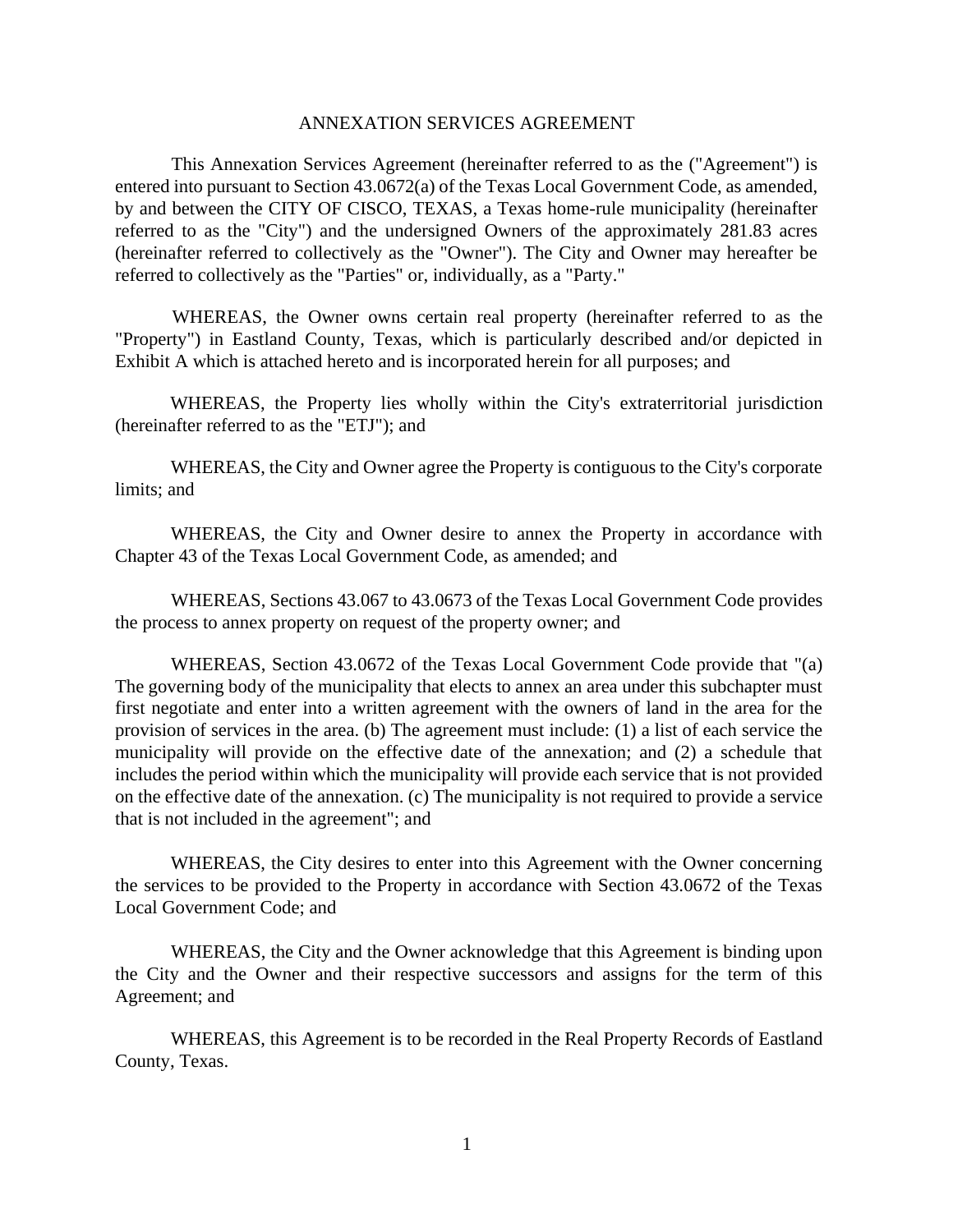NOW, THEREFORE, for and in consideration of the agreements contained herein, and other good and valuable consideration, the receipt and sufficiency of which are hereby acknowledged, the City and Owner agree as follows:

#### SECTION 1. FINDINGS INCORPORATED.

The foregoing recitals are hereby incorporated into the body of this Agreement and shall be considered part of the mutual covenants, consideration and promises that bind the parties.

#### SECTION 2. TERM.

This Agreement shall be effective as of the Effective Date, as defined herein. This Agreement is intended to run with the Property and shall be recorded in the deed records of Eastland County, Texas, and shall be binding upon the Property.

#### SECTION 3. DEFINITIONS.

The following words shall have the following meanings when used in this Agreement.

- (a) Act. The word "Act" means Chapter 43 of the Texas Local Government Code, as amended.
- (b) Agreement. The word "Agreement" means this Annexation Agreement, authorized by Section 43.0672 of the Act, together with all exhibits and schedules attached to this Agreement from time to time, if any.
- (c) City. The word "City" means the City of Cisco, Texas, a Texas home-rule municipality.
- (d) Effective Date. The words "Effective Date" of this Agreement shall be the date of the later to execute this Agreement by Owner and City.
- (e) ETJ. The term "ETJ" refers to the City's extraterritorial jurisdiction as authorized by Chapter 42 of the Texas Local Government Code, as amended.
- (f) Event of Default. The words "Event of Default" mean and include any of the Events of Default set forth below in the section entitled "Events of Default."
- (g) Owner. The word "Owner" means the owners of the approximately 281.83 acres of Property described in Exhibit "A" and depicted in Exhibit "A-1" and is comprised of the owners of the platted lots in the Hidden Shores Subdivision as described in the Final Plat of Hidden Shores at Lake Cisco filed in the Plat Records of Eastland County attached as Exhibit "B", and the owners of the remaining portion of the Hidden Shores Subdivision and approximately 281.83 acres of property described in Exhibit "A", all the names of which are attached as Exhibit "C" and each of which is a party to this Agreement.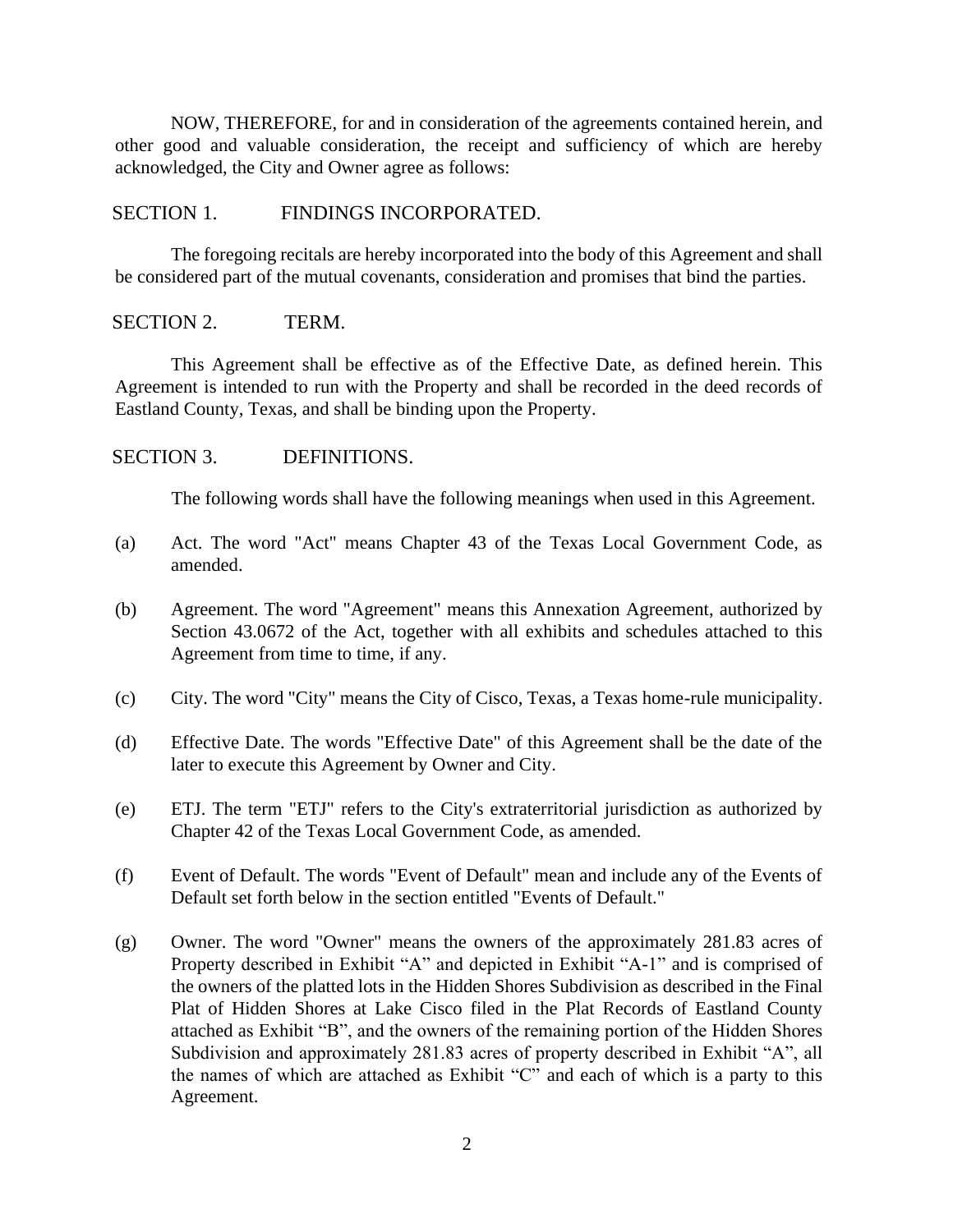- (h) Property. The word "Property" means the approximately 281.83 acres of Property located within Eastland County, Texas, as is more particularly described and or depicted in Exhibits "A" and "A-1" of this Agreement, which are attached hereto and incorporated herein for all purposes.
- (i) Term. The word "Term" means the term of this Agreement as specified in Section 2 of this Agreement.

## SECTION 4. LIST OF SERVICES T0 BE PROVIDED TO THE PROPERTY.

In accordance with Section 43.0672 of the Act, the City will provide the following services to the Property after its annexation into the corporate limits of the City:

## **FIRE**

*Services to be Provided*: Fire protection and prevention will be available to the area upon annexation by the City of Cisco Fire Department. Adequate fire protection activities can be afforded to the annexed area within current budget appropriation.

## **POLICE**

*Services to be Provided:* Currently, the area is under the jurisdiction of the Eastland County Sheriff's Office. Upon annexation, the City of Cisco Police Department will extend regular and routine patrols to the area. It is anticipated that the implementation of police patrol activities can be effectively accommodated within the current budget and staff appropriation.

### **EMERGENCY MEDICAL SERVICES**

*Services to be Provided:* Upon annexation, emergency medical services will continue to be provided by the Eastland Memorial Hospital.

### **BUILDING INSPECTION**

*Services to be Provided:* The Building Inspection Department will provide Code Compliance Services upon annexation. This includes issuing building, electrical, mechanical and plumbing permits for any new construction and remodeling, and enforcing all other applicable codes which regulate building construction within the City of Cisco.

#### **PLANNING AND ZONING**

*Services to be Provided:* The Planning and Zoning Department's responsibility for regulating development and land use through the administration of the City of Cisco Zoning Ordinance will extend to this area on the effective date of the annexation. These services can be provided within the department's current budget and staff appropriation.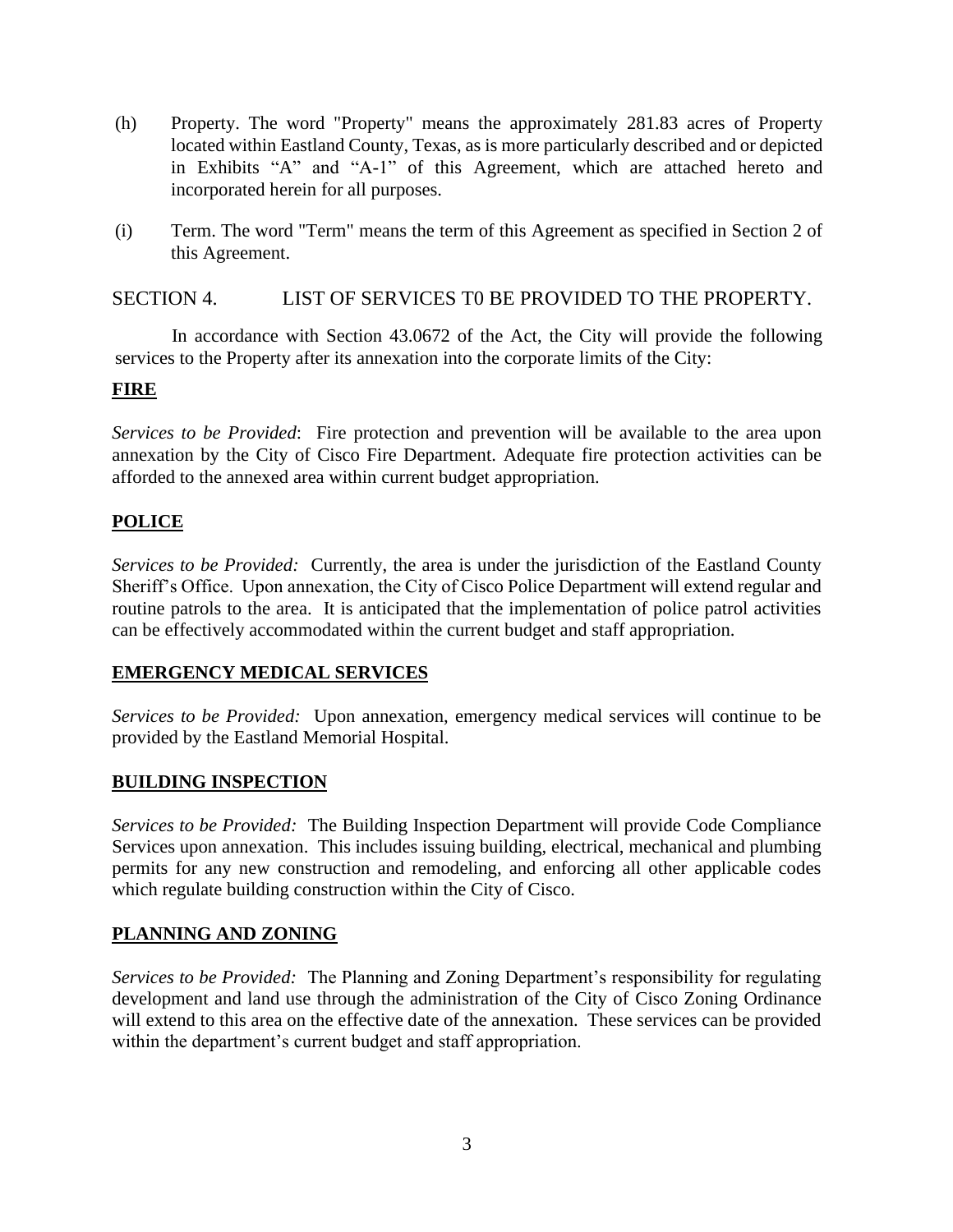### **ENVIRONMENTAL HEALTH AND CODE ENFORCEMENT SERVICES**

*Services to be Provided:* Enforcement of current environmental health ordinances and regulations, including, but not limited to, weed and brush ordinances, junked and abandoned vehicles ordinances and animal control ordinances, shall begin within the annexed area on the effective date of the annexation of the property. The Building Inspection Department will provide Code Compliance Services on the effective date of the annexation of the property. This includes issuing building, electrical, mechanical and plumbing permits for any new construction and remodeling, and enforcing all other applicable codes which regulate building construction within the City of Cisco. Such services can be provided with current personnel and within the current budget appropriation.

## **STREET**

*Services to be Provided:* Maintenance of the streets will be provided by the City of Cisco on the effective date of the annexation of the property. This service can be provided within the current budget appropriation.

### **STREET LIGHTING**

*Services to be Provided:* The City of Cisco will coordinate any request for improved street lighting within the local electric provider in accordance with standard policy.

### **WATER SERVICE**

*Services to be Provided:* Water service to the area will be provided in accordance with applicable codes and departmental policy. When property develops in the area, water service shall be proved in accordance with utility extension ordinances and policies. Extension of service shall comply with City codes and ordinances. The City's extension ordinances and policies require that the landowner pay for the costs of extension of water main(s) from the existing City water main(s) and pay for their own service lines to provide water to their property.

### **SANITARY SEWER SERVICE**

*Services to be Provided:* Sanitary sewer service will not be extended to the area. Each property owner will be responsible for installing an on-site sewage facility ("OSSF") in accordance with applicable Texas law.

### **SOLID WASTE SERVICES**

*Services to be Provided:* Solid Waste Collection shall be provided to the area upon annexation in accordance with City ordinances, except where prohibited by law. Service shall comply with existing City policies, beginning with occupancy of structures.

### **MISCELLANEOUS**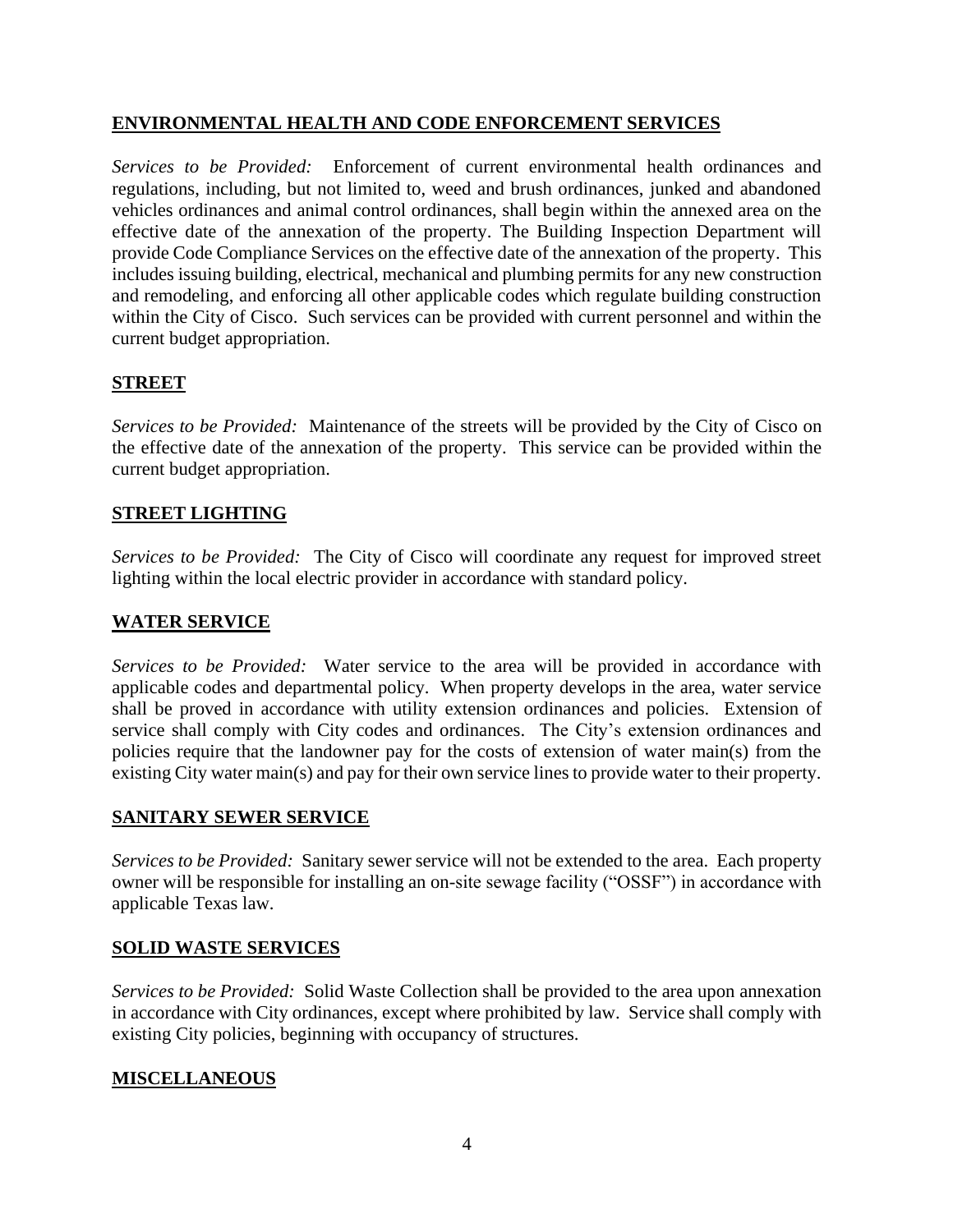All other applicable municipal services will be provided to the area in accordance with the City of Cisco's established policies governing extension of municipal services to newly annexed areas.

#### SECTION 5. MISCELLANEOUS PROVISIONS.

The following miscellaneous provisions are a part of this Agreement:

- (a) Amendments. This Agreement constitutes the entire understanding and agreement of the parties as to the matters set forth in this Agreement. No alteration of or amendment to this Agreement shall be effective unless given in writing and signed by the party or parties sought to be charged or bound by the alteration or amendment.
- (b) Applicable Law and Venue. This Agreement shall be governed by and construed in accordance with the laws of the State of Texas, and all obligations of the parties created hereunder are performable in Eastland County, Texas. Venue for any action arising under this Agreement shall lie in the state district courts of Eastland County, Texas.
- (c) Disclosure. Owner understands that it is not required to enter into this Agreement. The City is annexing the Property on a request by Owner, as the owner of the Property, to annex the Property pursuant to Section 43.0671 of the Local Government Code. The annexation procedures applicable to the annexation are as follows: (a) Owner shall submit a petition to annex the Annexed Property to the City Council; (b) the City Council will negotiate and execute an annexation services agreement applicable to the Annexed Property; (c) the City Council will call for a public hearing to consider annexation of the Annexed Property, publish notice of the public hearing not more than twenty (20), but not less than ten (10) days before the public hearing in a newspaper of general circulation in the area and public notice on the City's website; (d) the City will send written notice of annexation to the school district in the Annexed Property area, along with other public entities and private entities providing services in the Property to be annexed; and (e) the City will conduct a public hearing on the annexation and adopt an ordinance annexing the Property. The annexation of the Property, and the procedures applicable to the annexation, require the Owner's consent. The City, by entering into this Agreement, has waived its immunity to suit, but only to the extent as provided in Section 212.172 of the Local Government Code.
- (d) Assignment. This Agreement may not be assigned without the express written consent of the other party.
- (e) Binding Obligation. This Agreement shall become a binding obligation on the signatories upon execution by all signatories hereto. City warrants and represents that the individual executing this Agreement on behalf of City has full authority to execute this Agreement and bind City to the same. Owner warrants and represents that the individual executing this Agreement on its behalf has full authority to execute this Agreement and bind it to the same.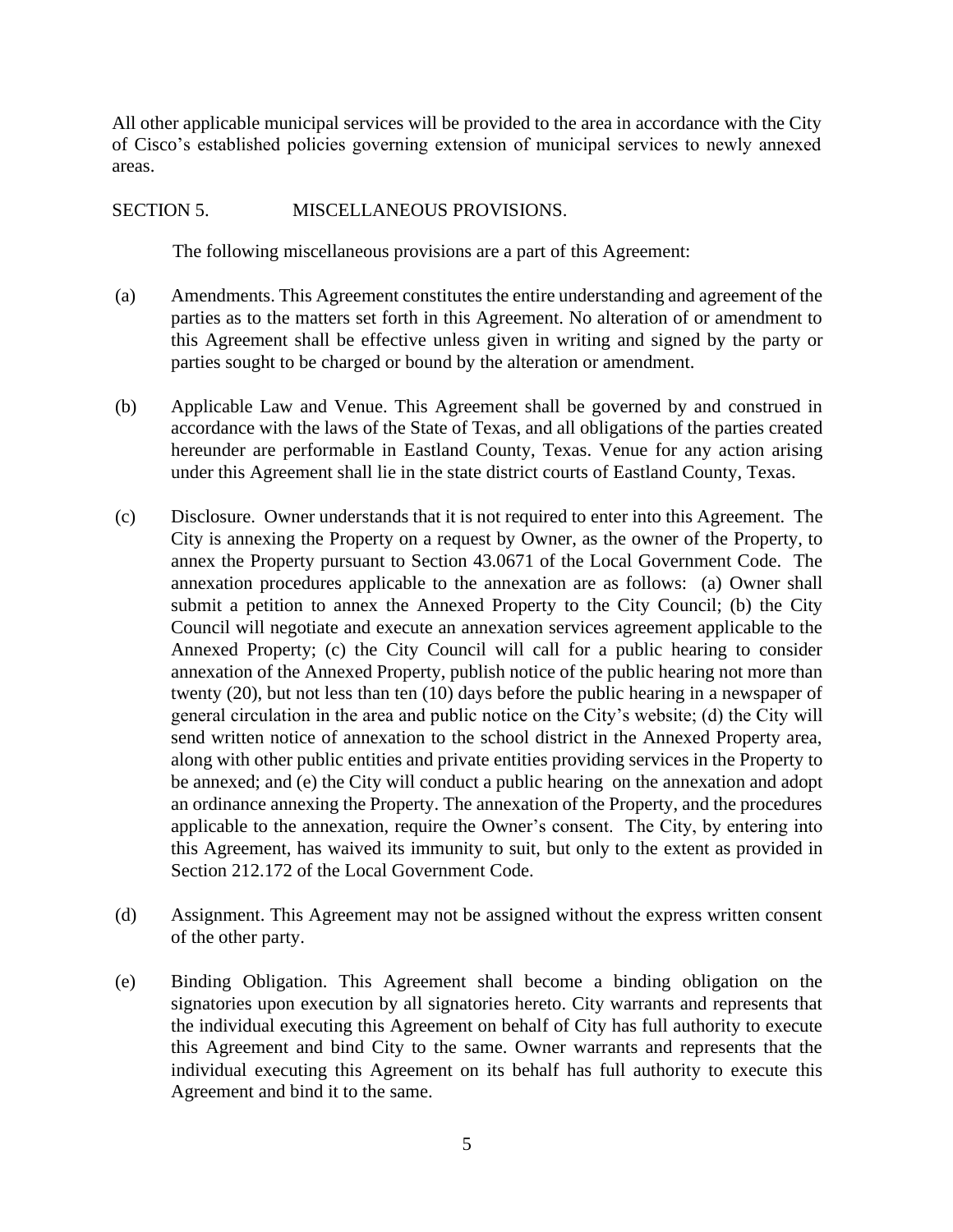- (f) Caption Headings. Caption headings in this Agreement are for convenience purposes only and are not to be used to interpret or define the provisions of the Agreement.
- (g) Counterparts. This Agreement may be executed in one or more counterparts, each of which shall be deemed an original and all of which shall constitute one and the same document.
- (h) Enforcement. This Agreement may be enforced by either the Owner or the City by any proceeding at law or in equity. Failure to do so shall not be deemed a waiver to enforce the provisions of this Agreement thereafter.
- (i) Entire Agreement. This written agreement represents the final agreement between the parties and may not be contradicted by evidence of prior, contemporaneous, or subsequent oral agreements of the parties. There are no unwritten oral agreements between the parties.
- (j) Force Majeure. It is expressly understood and agreed by the parties to this Agreement that if the performance of any obligations hereunder is delayed by reason of war, civil commotion, acts of God, inclement weather, fire or other casualty, or court injunction, the party so obligated or permitted shall be excused from doing or performing the same during such period of delay, so that the time period applicable to such obligation or requirement shall be extended for a period of time equal to the period such party was delayed.
- (k) Notices. Any notice or other communication required or permitted by this Agreement (hereinafter referred to as the "Notice") is effective when in writing and (i) personally delivered either by facsimile (with electronic information and a mailed copy to follow) or by hand or (ii) three (3) days after notice is deposited with the U.S. Postal Service, postage prepaid, certified with return receipt requested. The parties agree to keep the other party or parties informed of their address at all times during the Term of this Agreement. The Notices shall be addressed as follows:

| if to City:  | City of Cisco, Texas      |
|--------------|---------------------------|
|              | 500 Conrad Hilton Blyd    |
|              | Cisco, Texas 76437        |
|              | <b>Attn: City Manager</b> |
|              | Telephone: 254/442-2111   |
| if to Owner: |                           |
|              | To be provided by each    |
|              | ner                       |